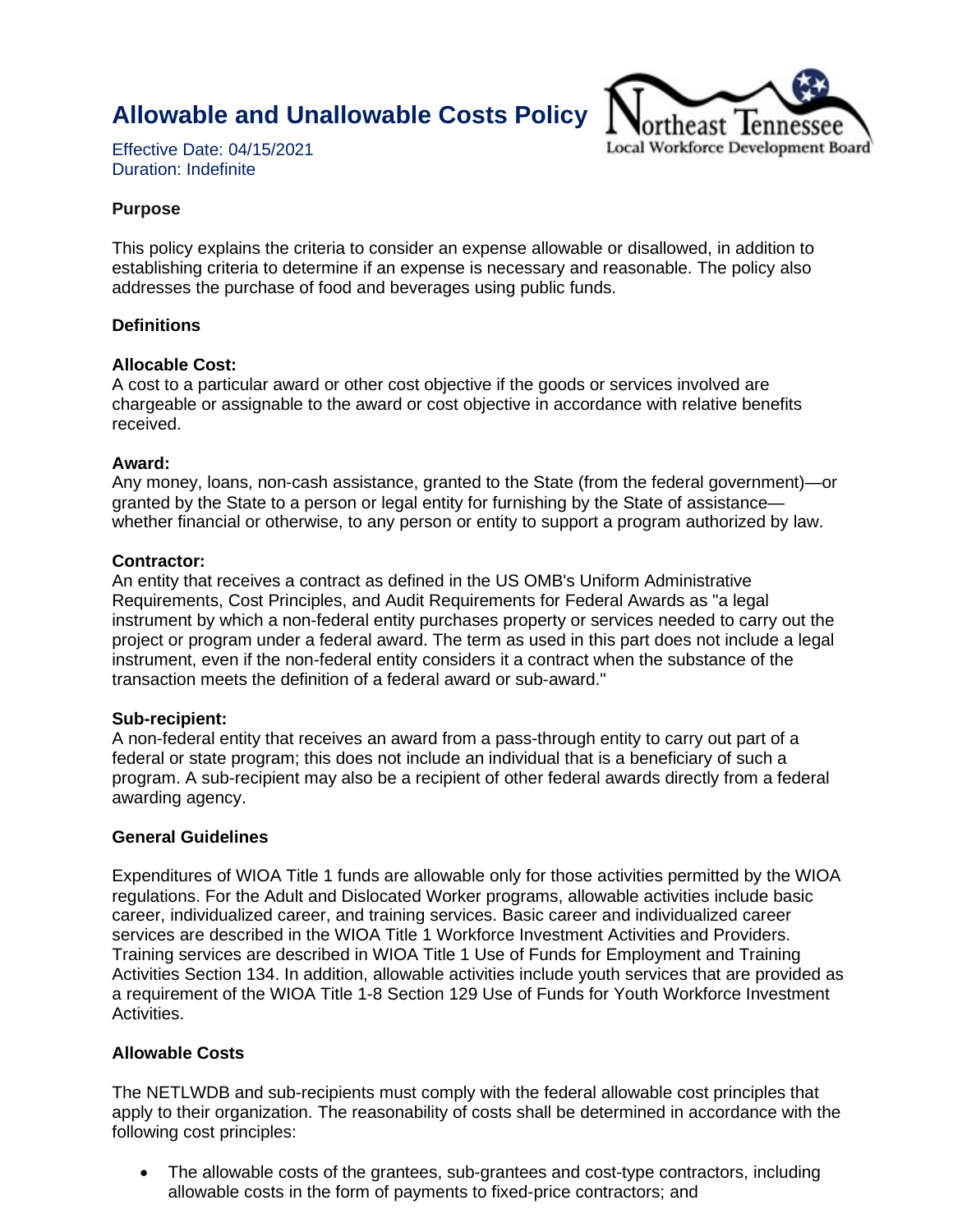• Reasonable fees or profit to cost-type contractors but not any fee or profit (or other increment above allowable costs) to the grantee or sub-grantee.

# **A. Applicable Cost Principles:**

For each kind of organization, there is a set of Federal principles for determining allowable costs. Allowable costs will be determined in accordance with the cost principles applicable to the organization incurring the costs. The following chart lists the kinds of organizations and the applicable cost principles.

| For the cost Incurred by:                     | Use the principles in:                             |
|-----------------------------------------------|----------------------------------------------------|
| State, local or Indian tribal government      | OMB Circular A-87 (as codified at 2 CFR Part 225)  |
| Private nonprofit organization other than an: |                                                    |
| (1) institution of higher education, (2)      | OMB Circular A-122 (as codified at 2 CFR Part      |
| hospital, or (3) organization named in OMB    | 230)                                               |
| Circular A-122 (as codified at 2 CFR part     |                                                    |
| 230) as not subject to that circular          |                                                    |
| <b>Educational institutions</b>               | OMB Circular A-21 (as codified at 2 CFR Part 220)  |
| For-profit organization other than a hospital | 48 CFR Part 31. Contract Cost Principles and       |
| and an organization named in OMB Circular     | Procedures, or uniform cost accounting standards   |
| A-122 (as codified at 2 CFR part 230) as      | that comply with cost principles acceptable to the |
| not subject to that circular                  | Federal agency.                                    |

# **B. Factors Affecting Whether a Cost is Allowable:**

Except where otherwise authorized by statute, costs must meet the following general criteria in order to be allowable under federal awards:

- Be necessary and reasonable for the performance of the federal award and be allocable thereto under these principles.
- Conform to any limitations or exclusions set forth in these principles or in the Federal award as to types or amount of cost items.
- Be consistent with policies and procedures that apply uniformly to both federallyfinanced and other activities of the non-federal entity.
- Be accorded consistent treatment. A cost may not be assigned to a federal award as a direct cost if any other cost incurred for the same purpose in like circumstances has been allocated to the federal award as an indirect cost.
- Be determined in accordance with generally accepted accounting principles (GAAP), except, for state and local governments and Indian tribes only, as otherwise provided for in this part.
- Not be included as a cost or used to meet cost sharing or matching requirements of any other federally-financed program in either the current or a prior period. See also 2 CFR 200.306(b).
- Be adequately documented. (See also 2 CFR 200.300 through 2 CFR 200.309.)

# **Reasonability of the Cost:**

The following questions should be asked when determining the reasonability of a purchase:

- Do I have the capacity to use what I am purchasing? The sub-recipient must provide a narrative on efficient and effective use when requesting WIOA funds and drawdowns from TDLWD.
- Did I pay a fair rate?
- Do I have documentation to support a fair rate was paid? Documentation must be submitted.
- If I were asked to defend this purchase, would I be comfortable doing so?

# **Necessary:**

The following questions and statements should be considered when determining if a purchase is necessary:

- Is this item or service needed to meet grant goals?
- Is this the minimum amount I need to spend to meet my need?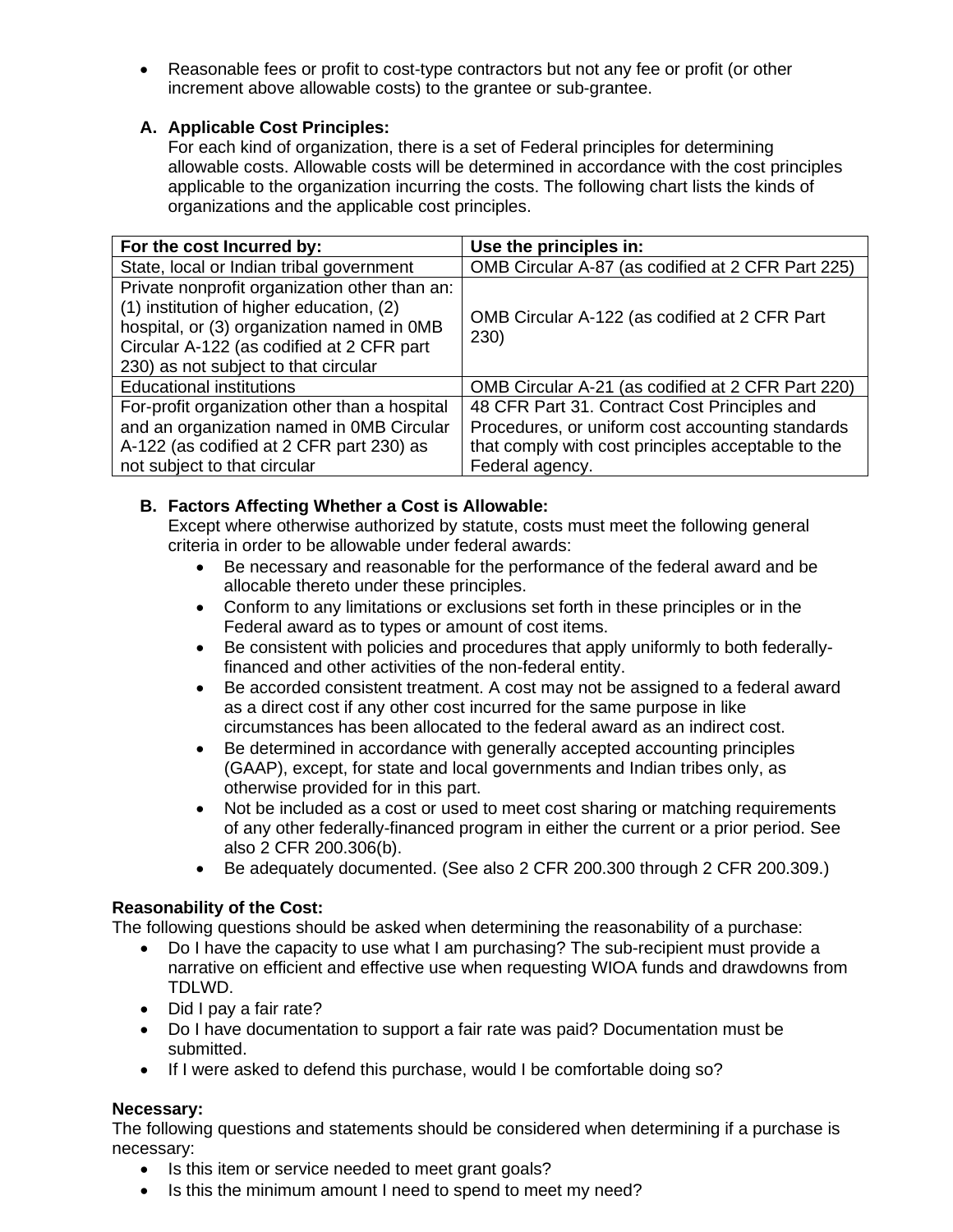- Repetition and frequency.
- Costs are similar to that which would be incurred by a reasonable and prudent person.

## **Technical Assistance Meetings and Conferences:**

- The cost of meetings and conferences (examples could include: lodging, facilities, food, beverages, materials, and supplies) where the primary purpose is to provide technical assistance and is necessary and reasonable for successful performance under the federal award is allowable.
- Outreach costs (examples could include: flyers, brochures, banners, and other promotional material) associated with promoting WIOA program services, including American Job Center (AJC) location information and participant recruitment at job fairs in the local area are considered allowable costs.

### **Procurement Restrictions:**

- WIOA Title 1 funds must be expended on only American-made equipment and programs as required by the Buy American Act.
- Sub-awards or contracts with parties that are debarred, suspended, or otherwise excluded from or ineligible for participation in federal programs or activities are prohibited.

### **Disallowed Costs:**

All costs associated with an unallowable activity are considered disallowed costs, regardless of their permissibility under other circumstances. Examples of unallowable activities include, but are not limited to:

- Any legal expenses incurred for the prosecution of claims against the government are unallowable. This includes appeals to the Administrative Law Judge of disallowed costs or other claims and civil actions where the Federal government is a defendant.
- The costs of construction or purchase of facilities or buildings or other capital expenditures for improvements to land or buildings, are unallowable for all WIOA Title 1 programs, except with prior written approval from the U.S. Department of Labor. (See Workforce Services Property Management Policy).
- Public service employment, except when authorized under Title I of WIOA.
- Employment-generating activities, investment in revolving loan funds, capitalization of businesses, investment in contact bidding resource centers, economic development activities or similar activities. An exception is made only for those employer outreach and job development activities directly related to participants.
- The wages of incumbent workers during participation in economic development activities provided through the state workforce system.
- Foreign travel and first-class airline tickets.
- Employment or training programs for sectarian activities. This section does not prohibit the provision of services by faith-based organizations, unless those services are sectarian in nature.
- Expenses prohibited under any other federal, state, or local law or regulation.
- Costs of entertainment, including amusement, diversion, and social activities and any costs directly associated with such costs (such as tickets to shows or sports events, meals, lodging, rentals, transportation, and gratuities) are unallowable.
- Costs of promotional items and memorabilia, including models, gifts, and souvenirs are unallowable.

### **Salary and Bonus Restrictions Using WIOA Funds:**

In instances where funds awarded under WIOA Title I or the Wagner-Peyser Act pay only a portion of the salary or bonus, the WIOA Title I or Wagner-Peyser Act funds may only be charged for the share of the employee's salary or bonus attributable to the work performed on the WIOA Title I or Wagner-Peyser Act grant. The restriction applies to the sum of salaries and bonuses charged as either direct costs or indirect costs under WIOA Title I and the Wagner-Peyser Act.

#### **Internal and External Customer Definitions:**

Food and beverages are an allowable expense using WIOA funds when technical assistance is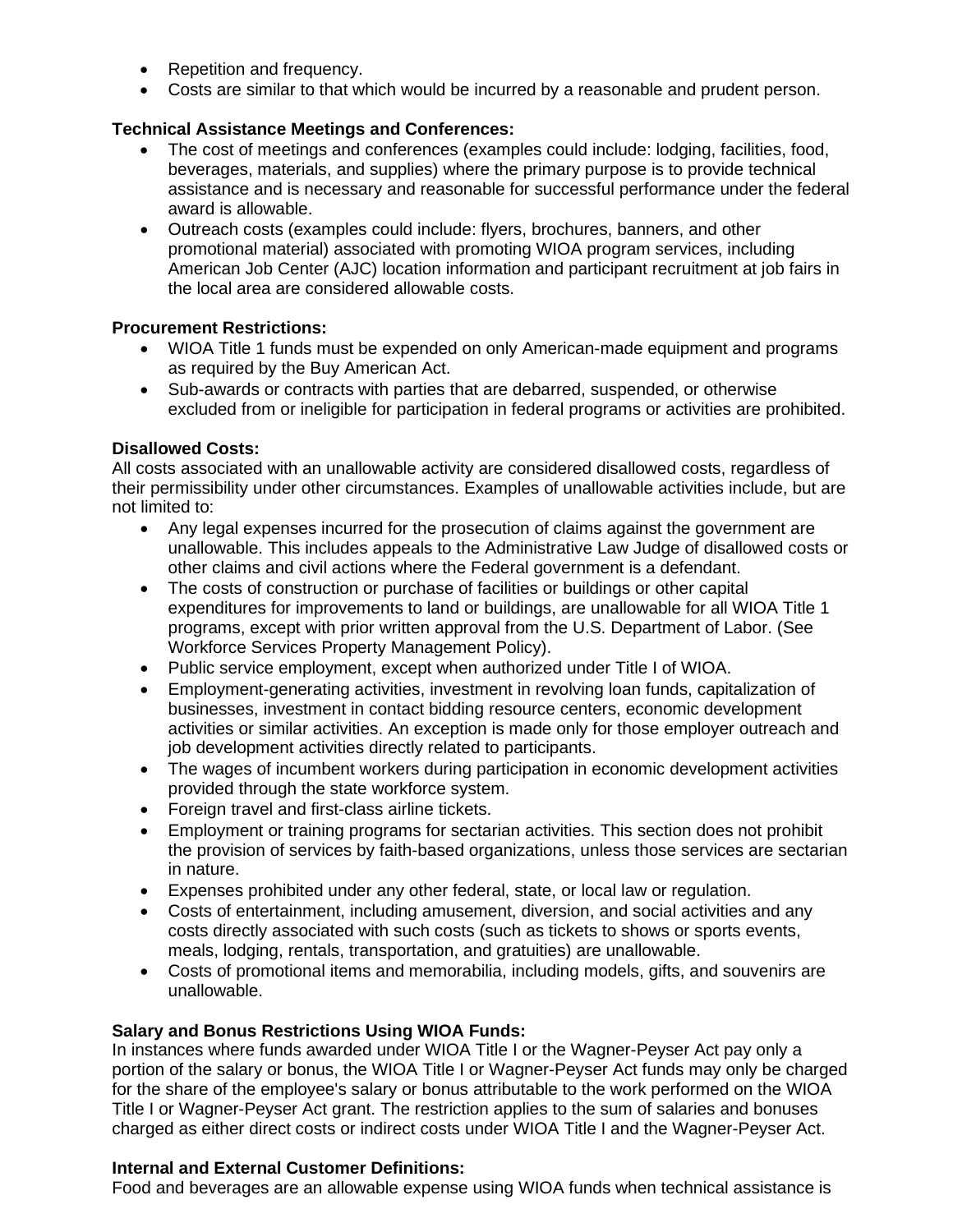provided between two parties, namely State administrative staff members in a meeting with subgrantees, and/or service delivery staff, or during conferences where the majority of intended invitees are external but share common goals in program delivery. The spirit or purpose of the event must be in accordance with activities that incorporate progressive development of the WIOA program.

#### **External Customers:**

Participants, employers and/or LWDB members are considered external customers. Professional colleagues would normally be considered individuals outside of the organizations influence but sharing common interests and goals of the organization.

#### **Internal Customers:**

Employees and sub-recipients are considered internal customers.

## **State Administrative Staff/Local Sub-Grantee Staff as Internal vs. External Customers:**

Below are four (4) examples to help differentiate state employees, sub-grantee employees, and service providers as either external or internal customers:

**Example One:** There is a meeting where thirty (30) employers are invited and ten (10) state and/or local administrative staff members, and/or local sub-grantee staff, are in attendance to offer technical information to the proceedings. In this case the employer attendees are considered to be external customers.

This is an example of an **allowable** cost. In this example, food costs are allowable because employers are considered to be the attendees.

• **Example Two:** There is a meeting during regular business hours (not lunch hours) where five (5) WIOA partner staff is discussing, debating, and planning activities with ten (10) state administrative staff members in attendance. In this case the state or local subgrantee staff attendees are the majority of the attendees and considered internal customers. Purchase of food with WIOA funds is not allowable in this scenario.

In this example, food costs are **unallowable** because state administrative staff is considered to be the attendees.

• **Example Three:** State administrative staff and/or local sub-grantee staff are giving technical assistance to service delivery staff and providing lunch is reasonable and necessary due to heavy traffic that would hinder productivity. This is an example of an allowable cost.

In this example, food costs are **allowable** so long as they are reasonable and necessary, which is true due to the burden of time that traffic and logistics would impose productivity (e.g. during a conference).

• **Example Four:** WIOA funds may not be utilized on expenses associated with staff holiday gatherings or social gatherings. Gatherings of this nature that may include a "technical assistance" component are not permitted in regards to utilization of WIOA funds, as the main purpose of the event is not technical assistance.

While a technical assistance component may be present, the atmosphere of a gathering (renting a facility, buffets, etc.) is not within the confines of necessary and reasonable, if the technical assistance time is much less than the social or networking time.

Reasonable costs per person must be in accordance with the per diem rate allowed by the State (see Tennessee Department of Finance and Administration Policy 8 - Comprehensive Travel Regulations).

#### **Contributions and Donations:**

Public funds cannot be used to sponsor third-party events (such as a Chamber of Commerce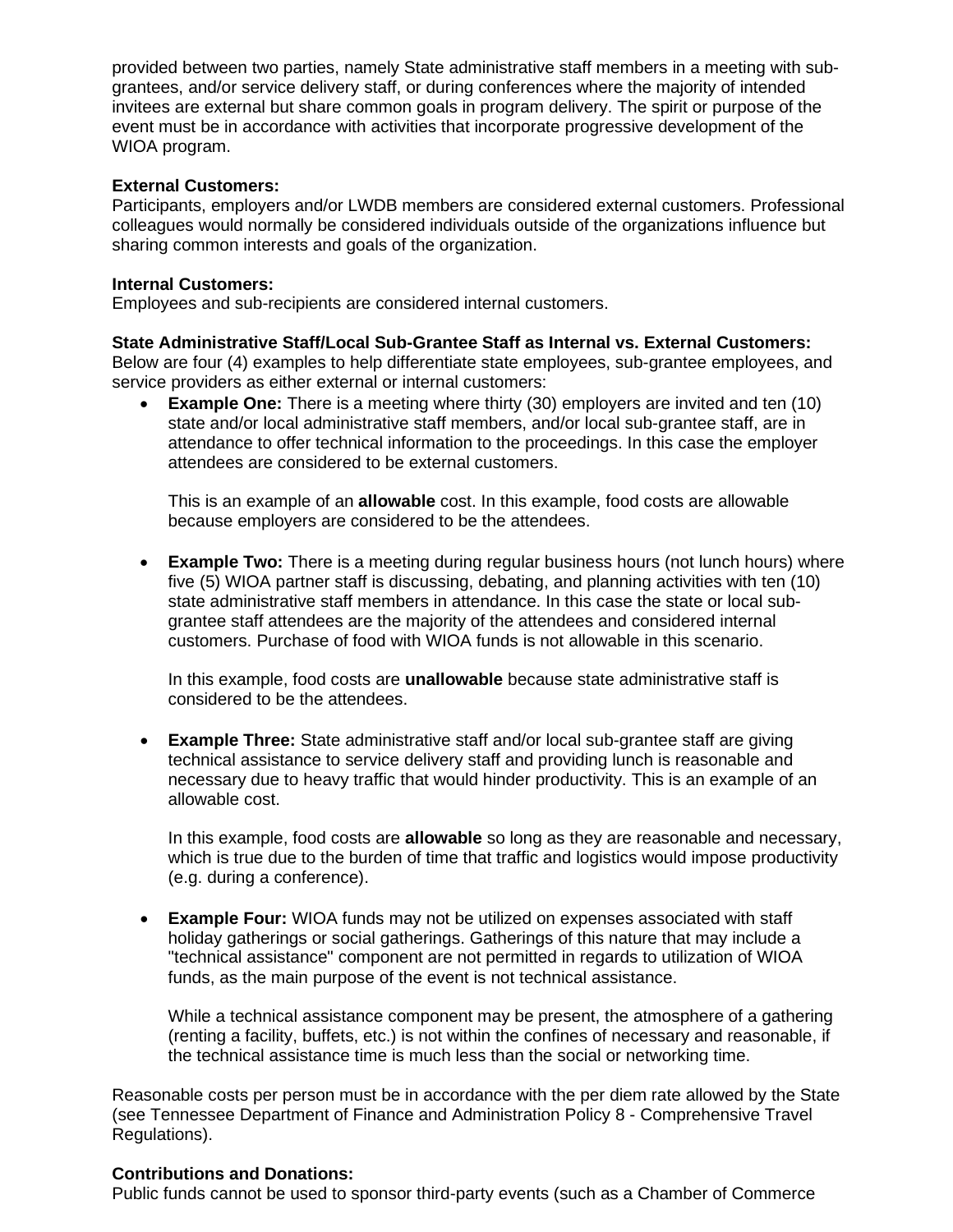event). Sponsorship costs of contributions and donations (including, but not limited to: cash, property, and services) from the non-federal entity to other entities, are unallowable. Furthermore, sponsoring events such as purchasing/sponsoring tables, paying to have entity's name placed on event material, or purchasing tickets to an event (considered entertainment) would be considered a donation. When making determinations on the number of staff to send to events/functions, as well as determining if the fees/costs associated with attendance are appropriate or allowable, management should abide by the necessary and reasonable standards as outlined in the 'Necessary' section of this policy.

## **Employment-Generating Activities**:

WIOA Title I funds must not be spent on employment-generating activities, investment in revolving loan funds, capitalization of businesses, investment in contract bidding resource centers, economic development activities, or similar activities, unless they are directly related to training for eligible individuals. For purposes of this prohibition, employer outreach and job development activities are directly related to training for eligible individuals.

Employer outreach and job development activities may include, but are not limited to:

- Contacts with potential employers for the purpose of placement of WIOA participants;
- Participation in business associations (such as Chambers of Commerce), joint labor management committees, labor associations, and resource centers; or
- WIOA staff participation on economic development boards and commissions, and work with economic development agencies to provide information about WIOA programs.

When participating in employer outreach activities, management must ensure that the participation is:

- Necessary and reasonable;
- Directly related to placing eligible individuals in training;
- Directly related to placing WIOA participants into employment; and
- Furthering the delivery of WIOA services.

In addition, management must ensure that any funds spent on employer outreach activities meet allowable costs standards.

### **Food and Beverages:**

The cost of food and beverages will not be considered an allowable cost unless the cost serves a public purpose. Alcoholic beverages are disallowed under any circumstances.

# **A. Food and Beverages Provided During Conferences:**

Costs of meetings and conferences, the primary purpose of which is the dissemination of technical information, are allowable. This includes costs of meals if the cost is of a type generally recognized as ordinary and necessary for the operation of the non-Federal entity or the proper and efficient performance of the Federal award.

Agencies sponsoring a conference may provide light refreshments to agency employees attending an official conference. Light refreshments for morning, afternoon, or evening breaks are defined to include, but are not limited to: coffee, tea, milk, juice, soft drinks, donuts, bagels, fruit, pretzels, cookies, chips or muffins.

# **B. Expenses During Travel:**

Furthermore, costs incurred by employees and officers for travel—to include subsistence and incidental expenses—must be considered reasonable and otherwise allowable only to the extent such costs do not exceed charges normally allowed by the non-federal entity. Costs for meals during travel must justify that:

- Participation of the individual in necessary to the federal award; and
- The costs are reasonable and consistent with the non-federal entity's established travel policy.

# **C. Working Lunches:**